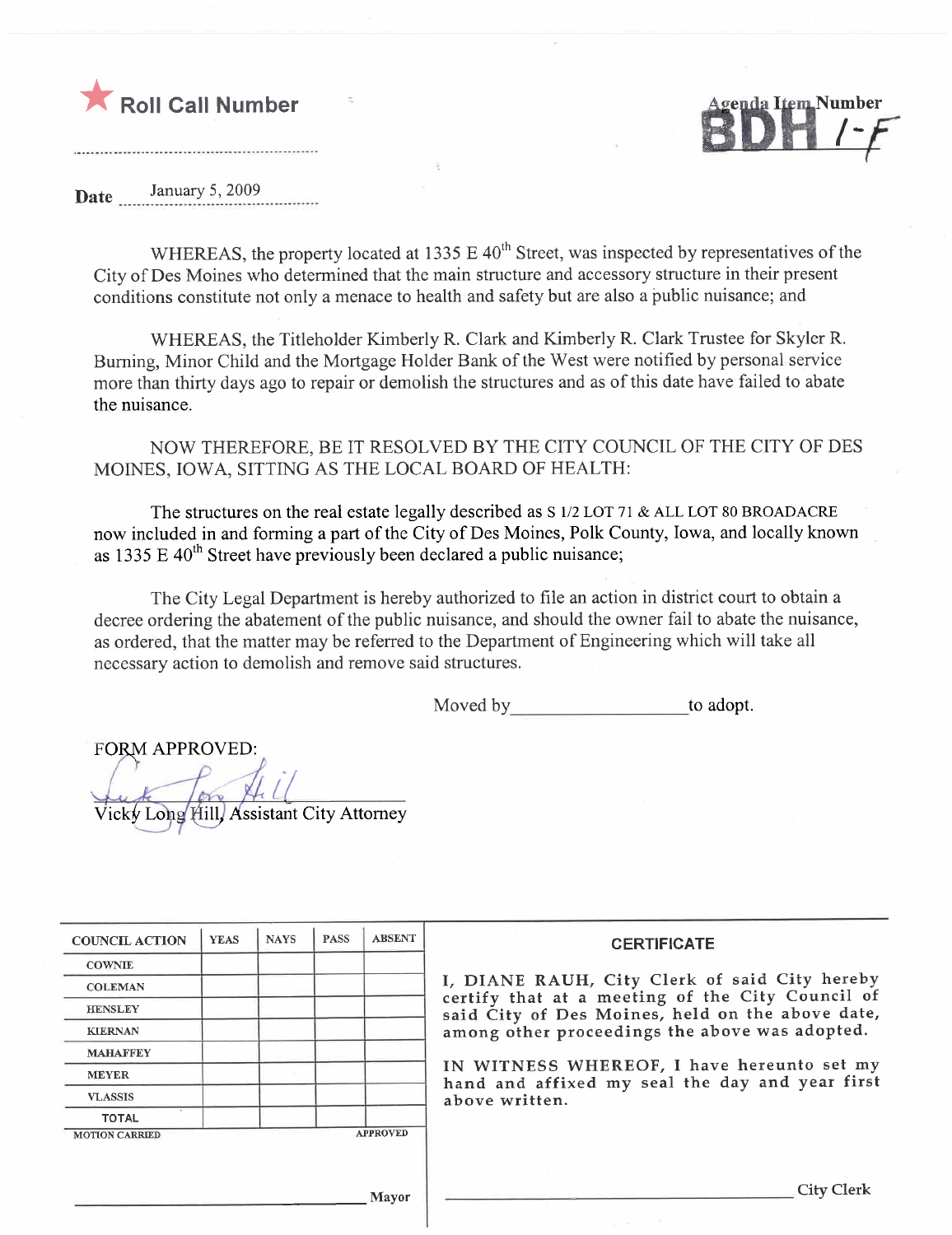Polk/Des Moines Assessor - 060/00644-003-000 Listing

Page 1 of 3



#### Polk County Assessor Тоша

[Home ] [General Query ] [Legal Query ] [HomeOwner Query ] [Book/Page Query ] [Commercial Query ] [Res Sales Query ] [ Comm Sales Query ] [ Help ]

| <b>District/Parcel</b>                                                                   | <b>GeoParcel</b> |                                 | Map Nbhd | <b>Jurisdiction</b>           | <b>Status</b> |  |
|------------------------------------------------------------------------------------------|------------------|---------------------------------|----------|-------------------------------|---------------|--|
| 060/00644-003-000 7923-33-353-015                                                        |                  |                                 |          | 0605 DM13/Z DES MOINES ACTIVE |               |  |
| <b>Tax Increment Finance District Bond/Fire/Sewer/Cemetery</b><br><b>School District</b> |                  |                                 |          |                               |               |  |
| 1/Des Moines                                                                             |                  |                                 |          |                               |               |  |
| <b>Street Address</b>                                                                    |                  |                                 |          | <b>City State Zipcode</b>     |               |  |
| <b>1335 E 40TH ST</b>                                                                    |                  | <b>DES MOINES IA 50317-6803</b> |          |                               |               |  |





Approximate date of photo 03/01/2000

# **Mailing Address**

**KIMBERLY R CLARK 1605 CAPITOL AVE** DES MOINES, IA 50316-3501

### **Legal Description**

S 1/2 LOT 71 & ALL LOT 80 BROADACRE

| Ownership | <b>Name</b>                                 | Transfer             | Book/Page RevStamps |  |
|-----------|---------------------------------------------|----------------------|---------------------|--|
|           | Title Holder $#1$ <b>BARNING, SKYLER R</b>  | 09/04/2007 12357/888 |                     |  |
|           | Title Holder #2 CLARK (TRUSTEE), KIMBERLY R |                      |                     |  |
|           | Title Holder $\#3$   CLARK, KIMBERLY R      |                      |                     |  |

| 44 14<br>Assessment | <b>Class</b> | <b>Kind</b> | Land - | Bldg   | AgBd | Total |
|---------------------|--------------|-------------|--------|--------|------|-------|
| Current             | Residential  | Full        | 26,800 | 25,300 |      |       |
|                     |              | __          | .      | $-$    |      |       |

Market Adjusted Cost Report Estimate Taxes Polk County Treasurer Tax Information Pay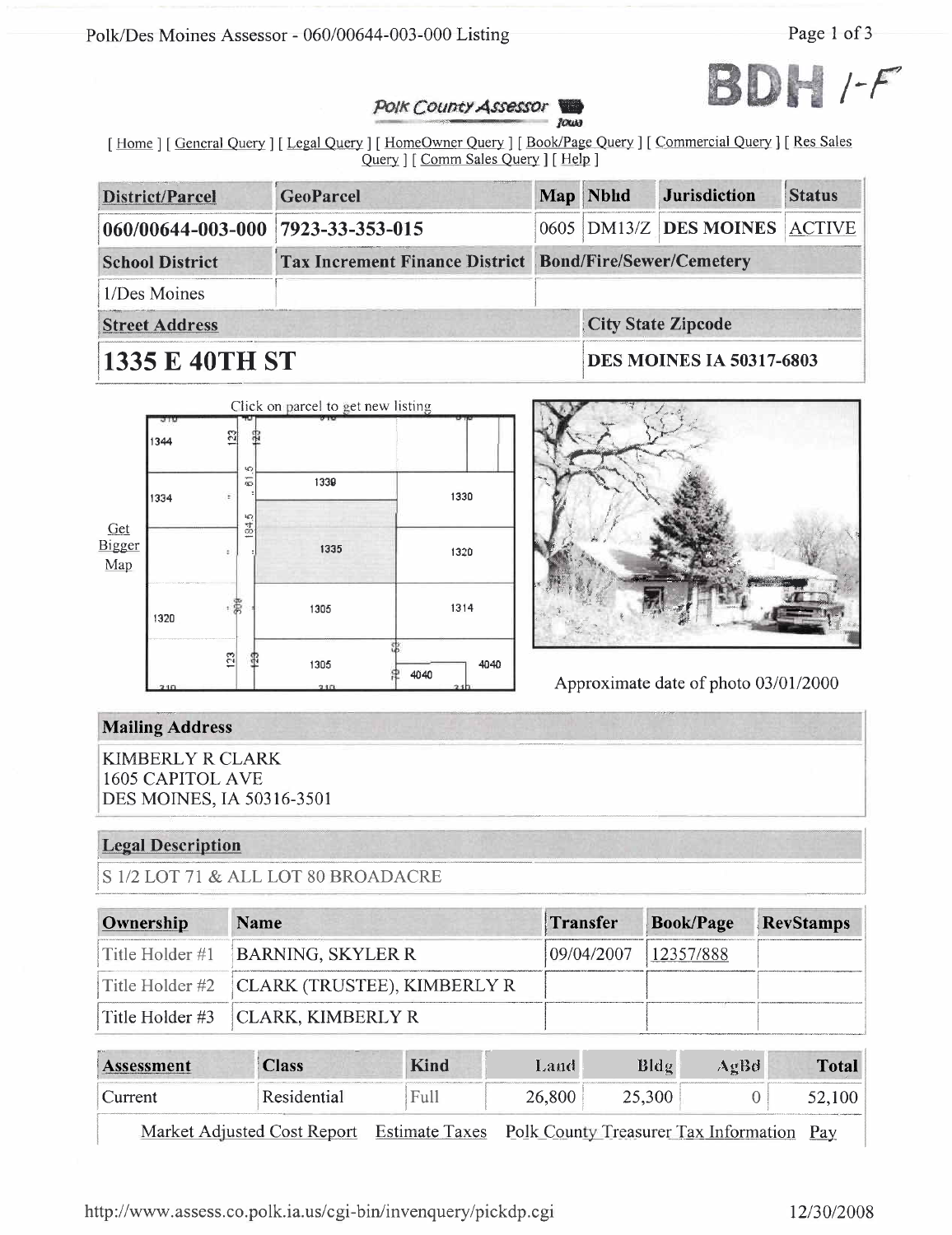

Taxes

| Zoning             | <b>Description</b>                                                                                                        | <b>SF</b> | <b>Assessor Zoning</b> |
|--------------------|---------------------------------------------------------------------------------------------------------------------------|-----------|------------------------|
| R <sub>1</sub> -60 | One Family, Low Density Residential District                                                                              | 57195     | Residential            |
|                    | Source: City of Des Moines Community Development Published: 11/25/2008 Contact: Planning and<br>Urban Design 515 283-4200 |           |                        |

| Land                         |                     |  |                                |          |
|------------------------------|---------------------|--|--------------------------------|----------|
| <b>SQUARE</b><br><b>FEET</b> | 57,195 FRONTAGE     |  | 184.50 DEPTH                   | 310-     |
| <b>ACRES</b>                 | 1.3130 <b>SHAPE</b> |  | RC/Rectangle <b>TOPOGRAPHY</b> | N/Normal |

| <b>Residence #1</b>           |                           |                             |                           |                              |                            |
|-------------------------------|---------------------------|-----------------------------|---------------------------|------------------------------|----------------------------|
| <b>OCCUPANCY</b>              | SF/Single<br>Family       | <b>RESID TYPE</b>           | $S1/1$ Story              | <b>BLDG STYLE</b>            | <b>BG/Bungalow</b>         |
| <b>YEAR BUILT</b>             | 1921                      | #FAMILIES                   |                           | <b>GRADE</b>                 |                            |
| <b>GRADE</b><br><b>ADJUST</b> |                           | +00 CONDITION               | <b>BN/Below</b><br>Normal | <b>TSFLA</b>                 | 632                        |
| <b>MAIN LV</b><br><b>AREA</b> | 632                       | <b>ENCL</b><br><b>PORCH</b> | 96                        | FOUNDATION                   | C/Concrete<br><b>Block</b> |
| <b>EXT WALL</b><br><b>TYP</b> | MF/Mixed<br>Frame         | <b>ROOF TYPE</b>            | GB/Gable                  | <b>ROOF</b><br><b>MATERL</b> | A/Asphalt<br>Shingle       |
| <b>HEATING</b>                | A/Gas Forced<br>Air       | <b>AIR COND</b>             | $\Omega$                  | <b>BATHROOMS</b>             |                            |
| <b>BEDROOMS</b>               | $\mathbf{2}^{\mathsf{-}}$ | <b>ROOMS</b>                | 4                         |                              |                            |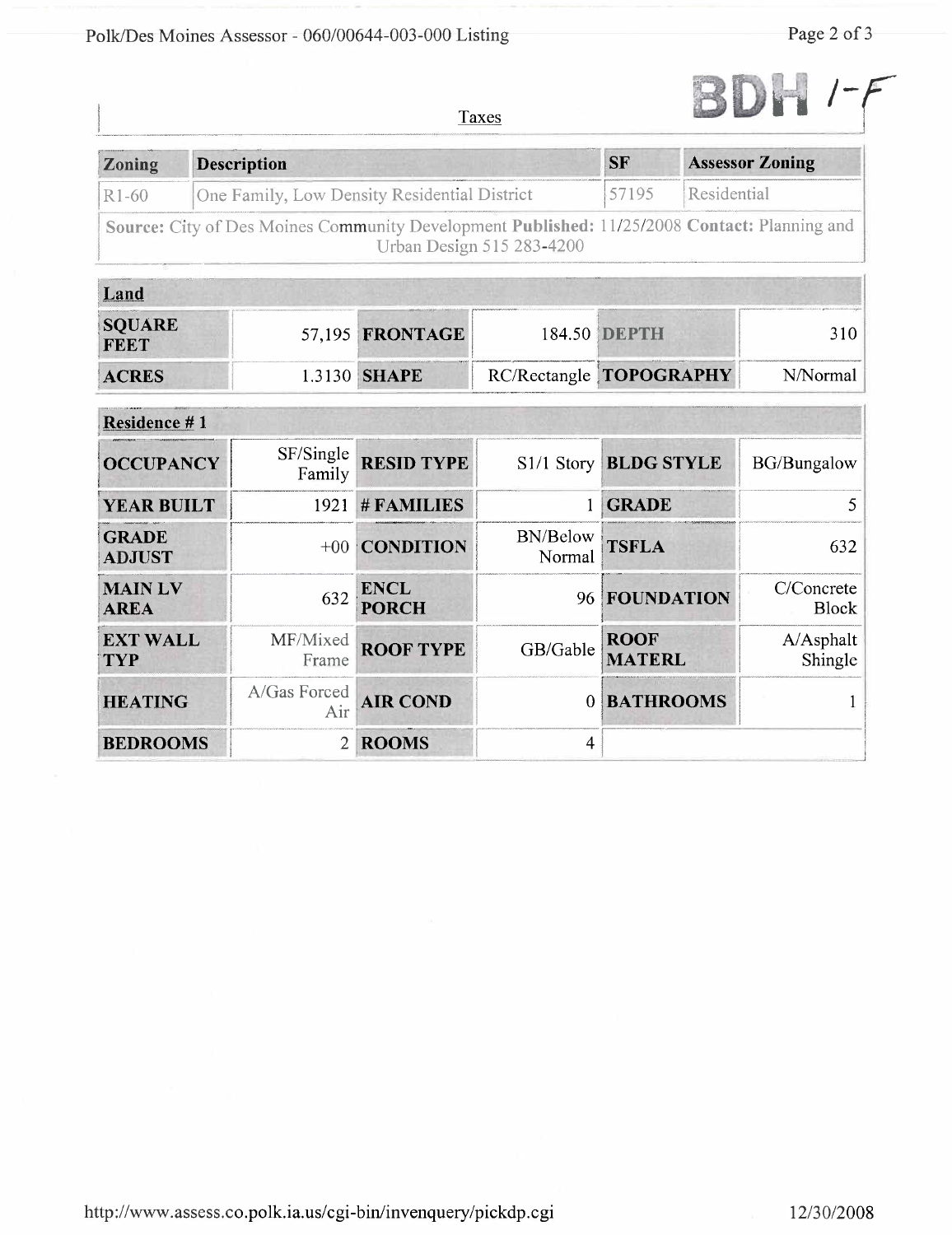

| Year Type | <b>Status</b>                                         | <b>Application Permit/Pickup Description</b> |
|-----------|-------------------------------------------------------|----------------------------------------------|
|           | 2006   U/Pickup   CP/Complete   10/05/2005   RV/REVAL |                                              |

|             | Year Type                                      | <b>Class</b> | Kind Land | Bldg AgBd | <b>Total</b>                  |
|-------------|------------------------------------------------|--------------|-----------|-----------|-------------------------------|
| 12007       | Assessment Roll Residential Full 26,800 25,300 |              |           |           | $\vert 0 \vert 52, 100 \vert$ |
| <b>2006</b> | Assessment Roll Residential Full 22,200 23,300 |              |           |           | 0 45,500                      |

## email this page

Room 195, 111 Court Avenue, Des Moines, 1A 50309<br>Phone 515 286-3140 / Fax 515 286-3386<br>polkweb@assess.co.polk.ia.us

http://www.assess.co.polk.ia.us/cgi-bin/invenquery/pickdp.cgi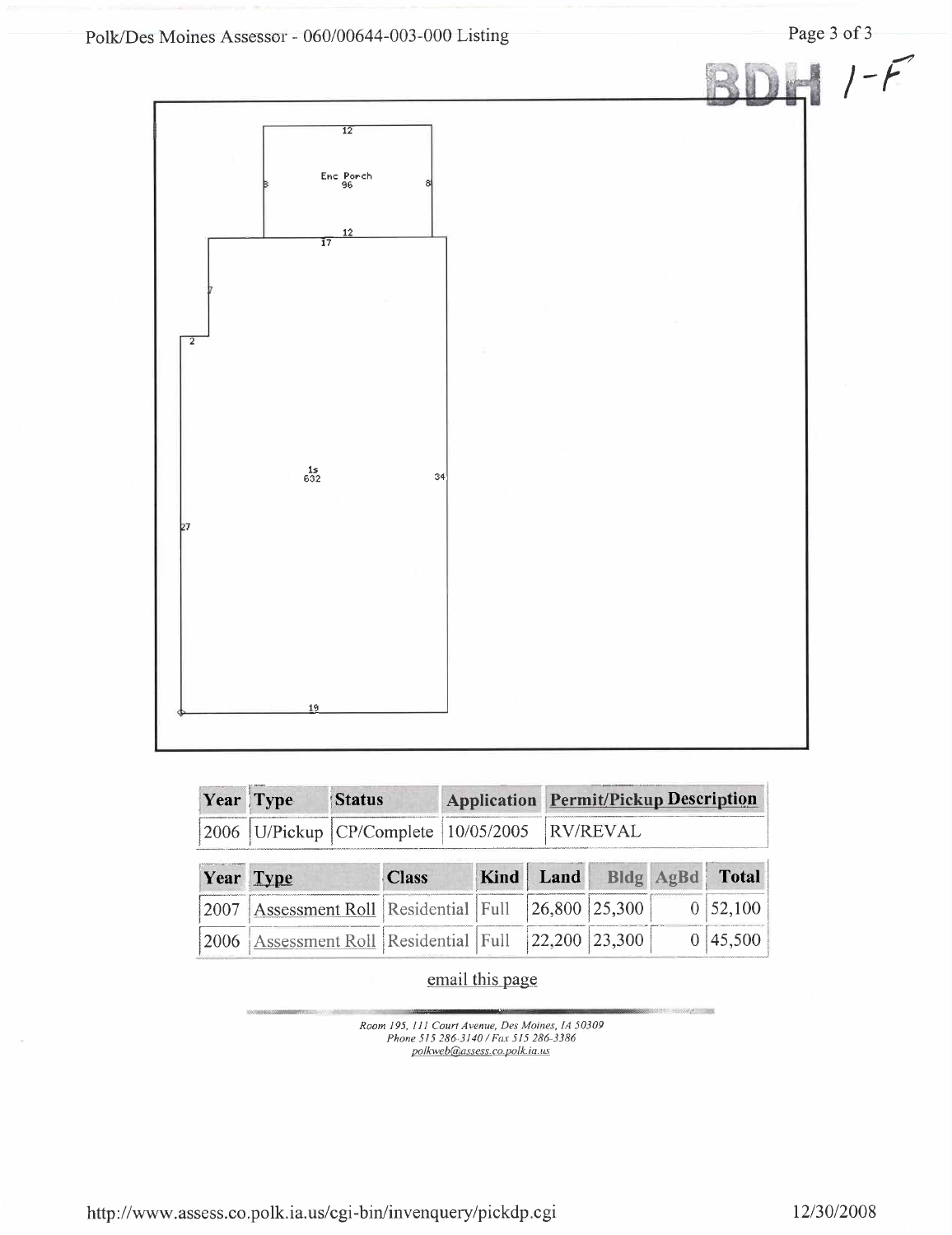

#### PUBLIC NUISANCE NOTICE OF INSPECTION NEIGHBORHOOD INSPECTION DIVISION COMMUNITY DEVELOPMENT DEPARTMENT CITY OF DES MOINES, IOWA



DATE OF NOTICE: November 5, 2008 CASE NUMBER: COD2008-07514 PROPERTY ADDRESS: 1335 E 40TH ST LEGAL DESCRIPTION: S 1/2 LOT 71 & DATE OF INSPECTION: October 16, 2008

ALL LOT 80 BROADACRE

KIMBERLY R CLARK & KIMBERLY R CLARK TRUSTEE FOR Title Holder SKYLER R BURNING, MINOR CHILD 1605 CAPITOL AVE DES MOINES IA 50316

BANK OF THE WEST Mortgage Holder cr. CORPORATION SYST.REG.AGENT 2222 GRAND AVE DES MOINES IA 50312

An inspection of the referenced property was conducted for its conformance to the Municipal Code of the City of Des Moines. It has been determined from that inspection that the dwelling currently constitutes not only a menace to health and safety, but is also a public nuisance. Accordingly, the dwelling will be placarded as unfit for human habitation pursuant to the Municipal Code of the City of Des Moines and the Code of Iowa.

If not occupied at the present time, the dwelling is to remain vacant and unoccupied until occupancy is authorized by this office. If the dwelling is occupied, it must be vacated immediately. If procedures to vacate the premises are not undertaken immediately upon receipt of this notice, and in no case later than seven (7) days, the City will issue a Municipal Infraction in accordance with Section 60-304 and 60-306 pursuant to the Municipal code of the City of Des Moines. Additionally, if the property had a Certificate of Inspection, it is hereby revoked.

Attached is a listing of the violations existing on the date of the inspection and a recommendation as to the remedial action required to correct such violations. Failure to correct these violations will result in legal action. The violations noted must be corrected within 30 days from the date of this notice. The violations noted must be corrected within 30 days from the date of this notice. Failure to correct these violations wil result in a request to the City Council, sitting as the board of Health, to approve legal action. As a result of this public nuisance action there will be costs incurred by the City. Costs will be billed out when the nuisance has been abated. Failure to pay the costs will result in collection by assessment to the property or personal judgment.

#### ALL ELECTRICAL, MECHANICAL, PLUMBING, AND STRUCTURAL COMPONETS IN NEED OF REPLACEMENT OR REPAIR, ARE TO BE BROUGHT TO MINIMUM CODE REQUIREMENTS WITH NECESSARY PERMITS AS REQUIRED TO MEET CITY CODES.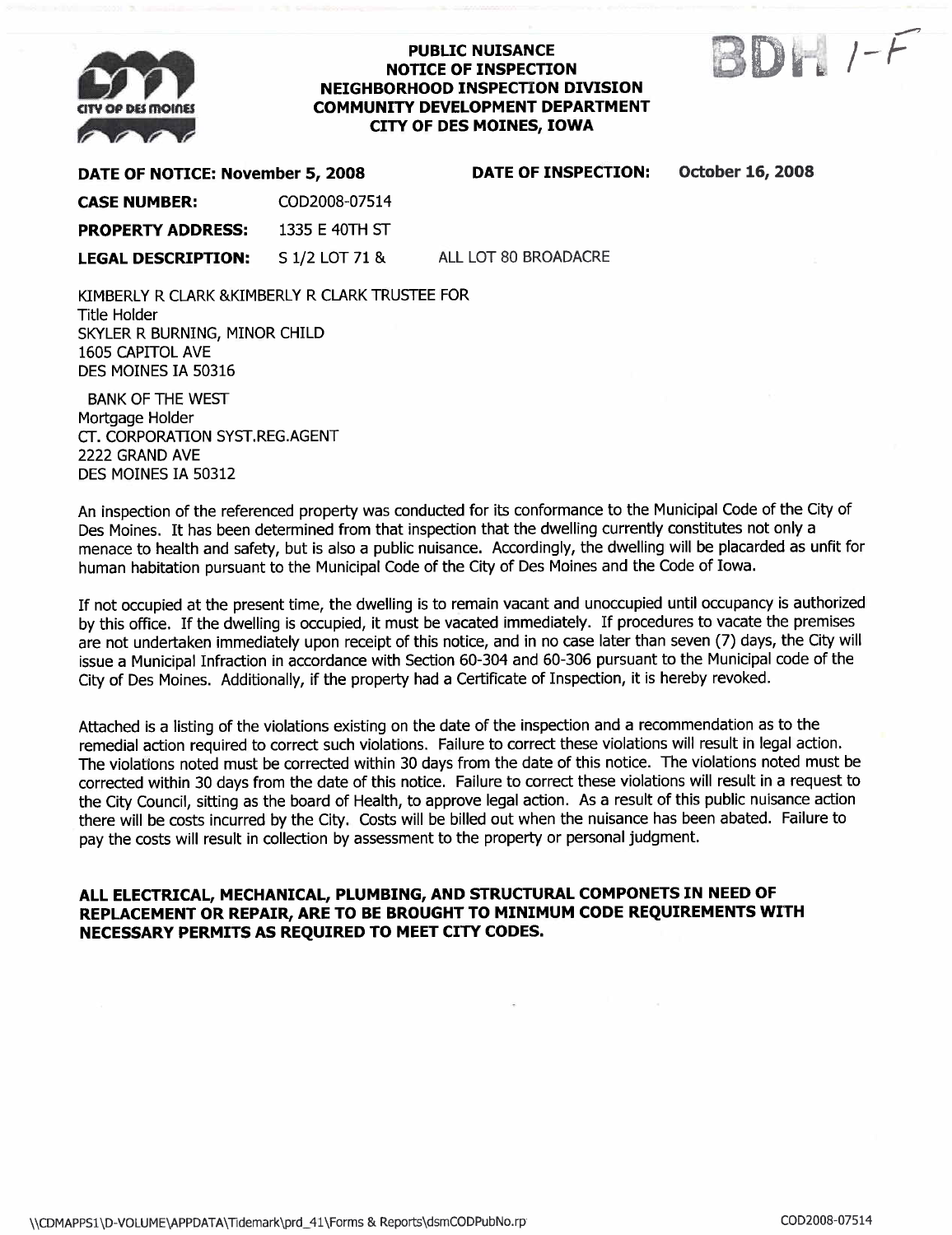Appropriate building permits may be required for those violations noted in the "Special Requirements" section on the notice. Should you have questions regarding permits, contact the Permit and Development Center at 283-4200. All work performed by a contractor or you must be completed in a workmanlike manner. If you plan to renovate the structure and it has been vacant for a period in excess of one year, there may be zoning issues, which will affect the proposed use of the structure and/or real estate. Please contact the Development Zoning Division at 283-4207 to determine what the legal use for the structure and/or the real estate is prior to commencement of any renovation.

If you believe the building is beyond repair and decide to remove it, all debris must be removed from the property and the basement excavation if any, filled in the manner required by the City. You are encouraged to arrange for this demolition yourself; however a demolition permit must be obtained from the Building Department. In the event you are unable to arrange for demolition, you may sign a waiver voluntarily authorizing the City to do so. However, the city may take a personal judgment against you for the costs of removaL.

If you no longer own the property, notify us in writing of the name, address, and telephone number of the new owner. A copy of the real estate contract or deed, if it has not been recorded at the Polk county Recorder's Office, shall likewise be furnished to the Neighborhood Inspection Division.

Should you have any questions, feel free to call. I can usually be reached between 8:00am and 9:00am, Monday through Friday.

Jim Nelson

 $(515)$  283-419 $\gamma$  and

Nid Inspector DATE MAILED: 11/5/2008 MAILED BY: TSY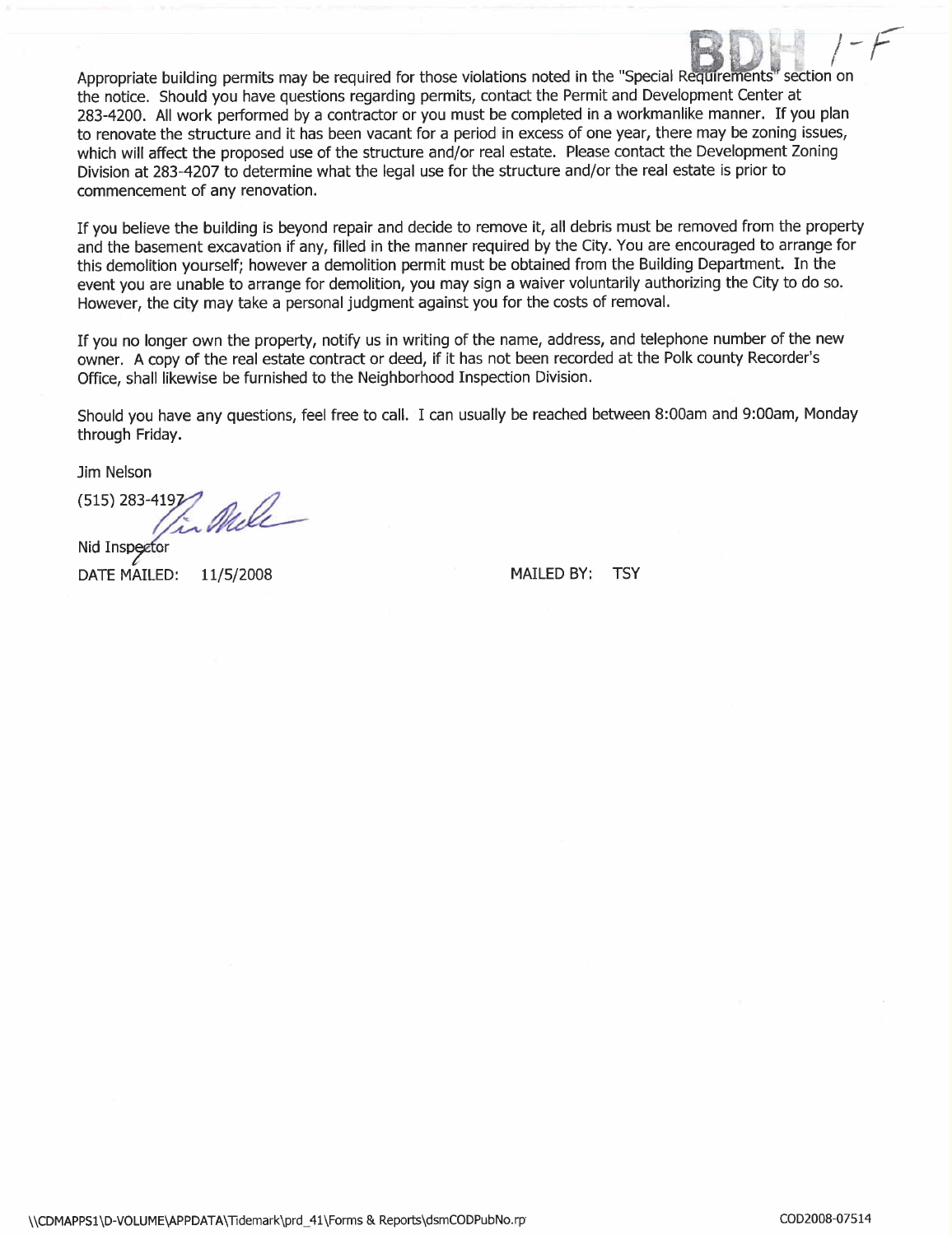# **BDH /-F**

|                                          | Areas that need attention: 1335 E 40TH ST            |         |                                 |
|------------------------------------------|------------------------------------------------------|---------|---------------------------------|
| <b>Component:</b><br><b>Requirement:</b> | <b>Electrical System</b><br><b>Electrical Permit</b> | Defect: | In poor repair                  |
|                                          |                                                      |         | <b>Location:</b> Main Structure |
| <b>Comments:</b>                         |                                                      |         |                                 |
|                                          |                                                      |         |                                 |
| Component:<br><b>Requirement:</b>        | <b>Plumbing System</b><br><b>Plumbing Permit</b>     | Defect: | In poor repair                  |
|                                          |                                                      |         | <b>Location:</b> Main Structure |
| <b>Comments:</b>                         |                                                      |         |                                 |
|                                          |                                                      |         |                                 |
| <b>Component:</b>                        | <b>Mechanical System</b>                             | Defect: | In poor repair                  |
| <b>Requirement:</b>                      | <b>Mechanical Permit</b>                             |         | Location: Main Structure        |
| <b>Comments:</b>                         |                                                      |         |                                 |
|                                          |                                                      |         |                                 |
|                                          |                                                      |         |                                 |
| <b>Component:</b><br>Requirement:        | <b>Exterior Doors/Jams</b>                           | Defect: | In poor repair                  |
|                                          |                                                      |         | <b>Location:</b> Main Structure |
| <b>Comments:</b>                         |                                                      |         |                                 |
|                                          |                                                      |         |                                 |
| <b>Component:</b>                        | Flooring                                             | Defect: | In poor repair                  |
| Requirement:                             |                                                      |         | <b>Location: Throughout</b>     |
| <b>Comments:</b>                         |                                                      |         |                                 |
|                                          |                                                      |         |                                 |
| <b>Component:</b>                        | Windows/Window Frames                                | Defect: | Cracked/Broken                  |
| Requirement:                             |                                                      |         | <b>Location:</b> Main Structure |
| <b>Comments:</b>                         |                                                      |         |                                 |
|                                          |                                                      |         |                                 |
| Component:                               | <b>Interior Walls /Ceiling</b>                       | Defect: | In poor repair                  |
| <b>Requirement:</b>                      |                                                      |         | Location: Throughout            |
| Comments:                                |                                                      |         |                                 |
|                                          |                                                      |         |                                 |
| <b>Component:</b>                        | <b>Smoke Detectors</b>                               | Defect: | <b>Not Supplied</b>             |
| Requirement:                             |                                                      |         | Location: Throughout            |
| <b>Comments:</b>                         |                                                      |         |                                 |
|                                          |                                                      |         |                                 |
|                                          |                                                      |         |                                 |